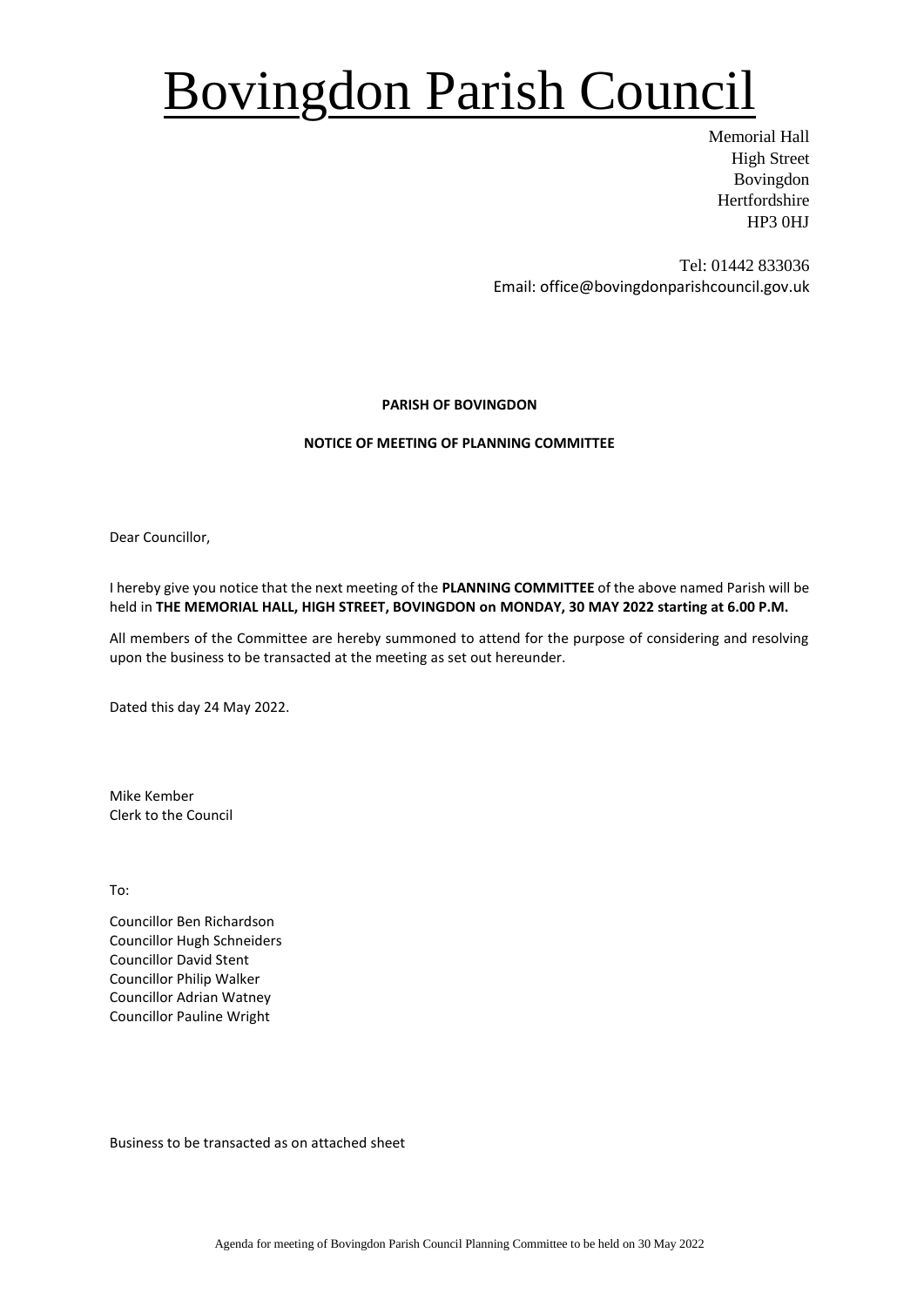# Bovingdon Parish Council

Memorial Hall High Street Bovingdon **Hertfordshire** HP3 0HJ

Tel: 01442 833036 Email: office@bovingdonparishcouncil.gov.uk

### **TO ALL MEMBERS OF THE PLANNING COMMITTEE**

You are hereby summoned to the Meeting of the Planning Committee to be held in The Memorial Hall, High Street, Bovingdon on Monday, 30 May 2022 starting at 6.30 p.m. to transact the business set out in the attached agenda:

### **AGENDA**

- 1. Apologies for Absence Councillor Pauline Wright
- 2. Declaration of Interests linked to any of the items
- 3. Minutes of the Planning Committee meeting held on 9 May 2022
- 4. Matters arising from the Minutes of the Planning Committee meeting held on 9 May 2022
- 5. To consider the Parish Council's response to the following Planning Applications:
	- 5.1 22/01476/FUL Bovingdon Airfield, Chesham Road Reinstatement of control tower, pursuant to condition 7 of planning permission (20/03194/MFA - Use of land for film making to include earth works to remove bund and construction of 3 permanent studios and creation of a backlot space to allow for construction of temporary studios with associated support services and parking. Use of former control tower as office space and/or as a film set. Construction of security building at entrance.)
	- 5.2 22/01204/FHA Fryth House, Bushfield Road Single storey rear extension
	- 22/01207/FUL 10 Green Lane Part change of use of property from residential to "residential childminding"
	- 5.4 22/01446/DRC 1 Austins Mead Details as required by condition 3, (hard and soft landscaping) attached to planning permission 4/01863/18/FUL (Demolition of existing garage and construction of two storey extension as a separate Dwelling.)
	- 5.5 22/01512/FHA The Meadows, 39 Chipperfield Road Single storey rear and first floor side extension
	- 5.6 22/01160/TPO Westbrook Hay, London Road Fell & Works to trees
	- 5.7 22/01576/TCA Church Gate, Vicarage Lane Works to trees
	- 5.8 22/01366/DRC Fairview, 45 Chesham Road Details as required by conditions 14 (Drainage plan); 15 (management & maintenance plan); 17 (Designs for protection of Beech tree) attached to planning permission 21/01483/FUL Demolition of existing bungalows, construction of 8 semidetached houses and associated access, parking and landscaping
- 6. To note the outcome of planning applications considered by Dacorum Borough Council:
	- 6.1 22/00894/FHA Ashridge, 88 Green Lane Replacement single storey rear conservatory GRANTED (BPC - Support)
	- 6.2 22/00853/FUL Two Bays, Long Lane Addition of Basement to existing Planning Permission reference 20/00419/FUL (Demolition of existing bungalow, retention of existing shed and construction of new dwelling and garage) – GRANTED (BPC – No Comment)
	- 6.3 22/01021/LDP 26 Eastnor Loft conversion with rear dormer and rooflights GRANTED (BPC No Comment)
	- 6.4 22/00423/FHA Primrose Cottage, 44 Chipperfield Road Creation of drop kerb and driveway APPLICATION WITHDRAWN (BPC No Comment)